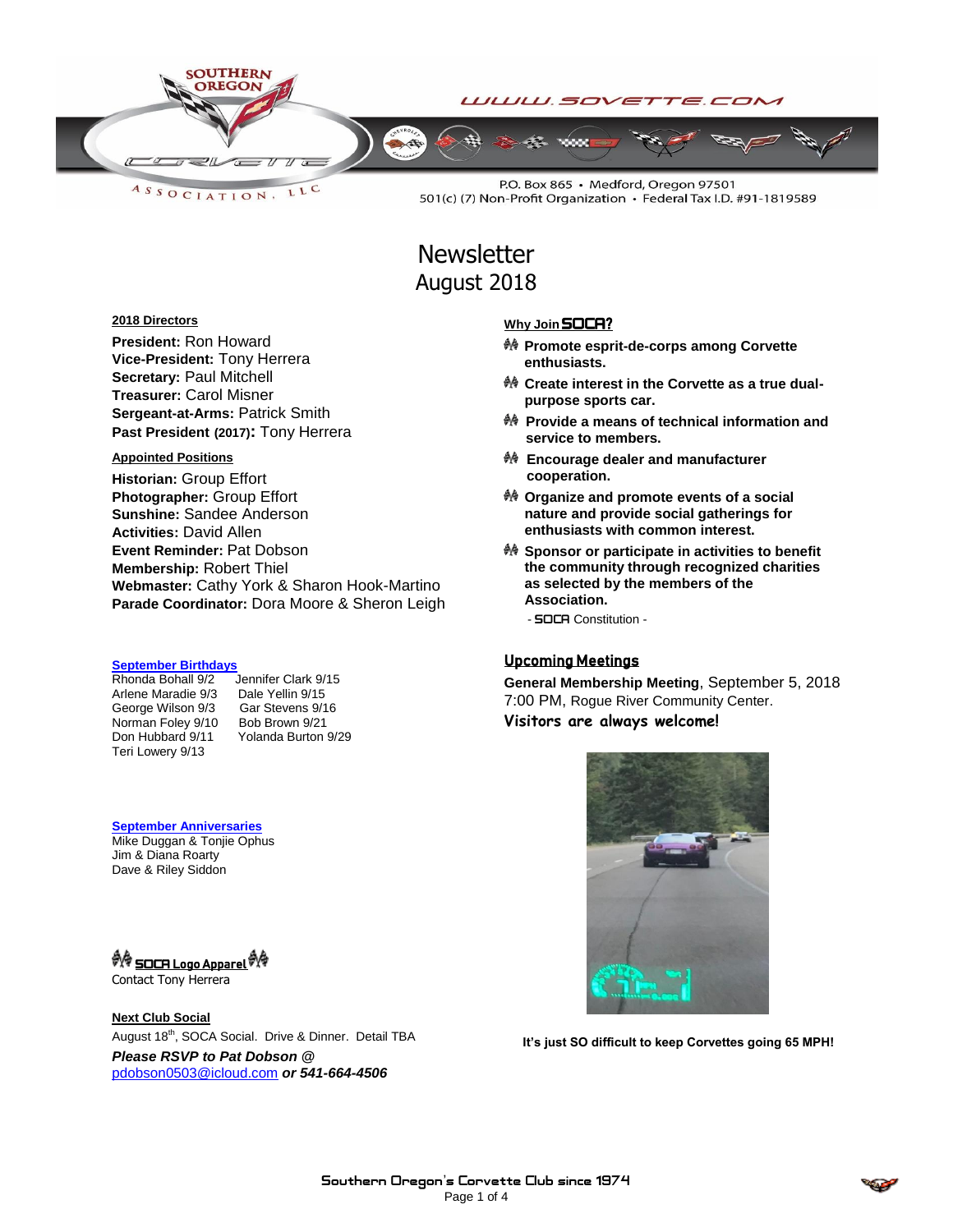August 4th, Drive to Loon Lake. This is a beautiful lake 20 miles east of Reedsport off highway 38. It boasts one of the finest campgrounds with a warm, sandy beach.

August 18th, SOCA Social. Drive and dinner. Details TBA.

September 1st, Diamond Lake End of Summer Celebration. Details TBA.

September 8th, Cars & Coffee Corvette Event in Wilsonville. Details TBA

September 15<sup>th</sup>, Sigel Show & Shine. Details TBA

September 22th, SOCA Social. Drive & dinner. Details TBA

October 6th, 28th Annual Sea Cruise Car Show in Crescent City. Details TBA

October 20th, SOCA Social, Details TBA

November 17th, SOCA Social, TBA.

December 1st, Grants Pass Christmas Parade. Detail TBA

December 8th, SOCA Christmas Party at Taprock restaurant in the Evergreen room in Grants Pass @ 6:00pm. Details TBA.

For additional events, information and links, go to the S.O.C.A. website Events Page:

<https://www.sovette.com/events>

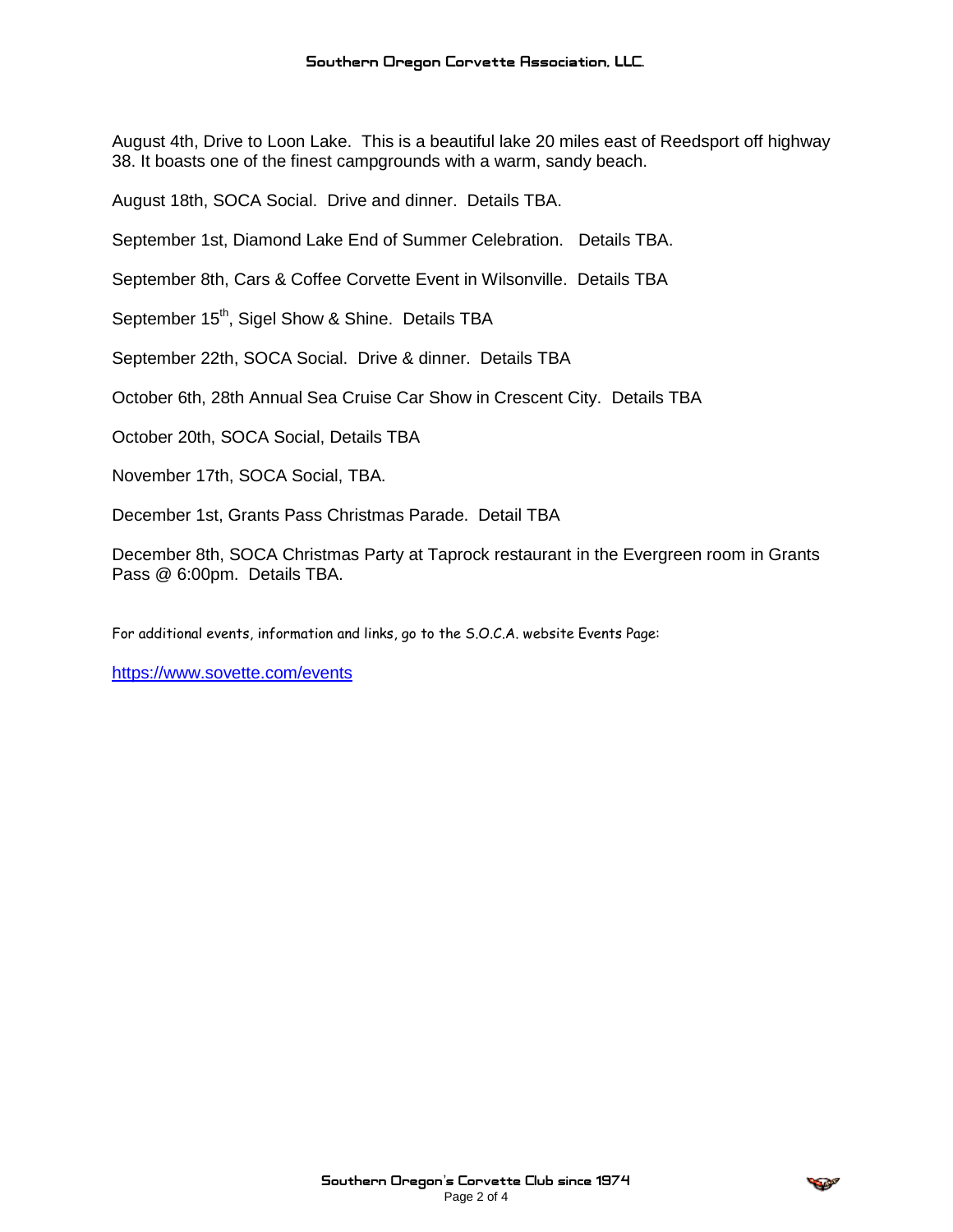

# **Breaking-In Your Tires - The Tire Rack**

Tires are comprised of many layers of rubber, steel and fabric. Due to these different components, your new tires require a break-in period to ensure that they deliver their normal ride quality and maximum performance. As tires are cured, a release lubricant is applied to prevent them from sticking in their mold. Some of the lubricant stays on the surface of your tires, reducing traction until it is worn away. Five hundred miles of easy acceleration, cornering and braking will allow the mold release lubricant to wear off, allowing the other tire components to begin working together. It is also important to note that your old tires probably had very little tread depth remaining when you felt it was time to replace them. As any autocrosser or racer who has tread rubber shaved off of his tires will tell you, low tread depth tires respond more quickly. Don't be surprised if your new tires are a little slower to respond (even if you use the exact same tire as before). Their new, full depth brings with it a little more tread squirm until they wear down.

*NOTE: Be careful whenever you explore the capabilities of your new tires. Remember that every tire requires a break-in period of 500 miles for optimum performance.*

## Air Pressure: When and How to Set – **The Tire Rack**

#### **Maintenance Tips to Increase Tire Performance, Life and Durability**

Check and adjust first thing in the morning. Set according to the vehicle manufacturer's cold tire pressure(s) recommended on the vehicle's tire placard or in its owner's manual. This must be done before rising ambient temperatures, the sun's radiant heat or even driving short distances temporarily warms the tires.

#### **Accommodating Variables**

**Indoor-to-outdoor Temperature Variation.** Significant differences between the conditions tire pressures are set (the warmth of an attached garage, heated garage or service shop) and in which the vehicle will be driven (winter's subfreezing temperatures) requires inflating tires 1 psi higher than recommended on the placard for every 10° F difference in temperature between interior and exterior temperatures.

**Afternoon Ambient Temperature Increase. \***Set 2 psi above vehicle manufacturer's cold inflation recommendations when installing new tires or if the vehicle has been parked in the shade for a few hours.

**Tire Heat Generated While Being Driven** (or at speeds of less than 45 mph)**.\***- Set 4 psi above vehicle manufacturer's cold inflation recommendations.

**Heat Generated While Being Driven Extensively** (or at sustained speeds greater than 45 mph)**.\***Set 6 psi above vehicle manufacturer's cold inflation recommendations.

**Do Not Release Hot Tire Pressure** if any of these variables could be the cause of measured tire pressure exceeding the maximum psi branded on the tire's sidewall by the 2, 4 or 6 psi indicated above for the various conditions. This temporary pressure increase is expected and designed into the tire's capabilities.

\***Note:** Tires on a parked vehicle exposed to direct sunlight will appear overinflated due to the heat absorbed from the radiant energy of the sun. Pressures cannot be accurately set on these tires until all have stabilized in the shade.

## Air Pressure - Correct, Underinflated, and Overinflated – **The Tire Rack**

#### **Advantages of Correct Tire Inflation**

Maintaining correct tire inflation pressure helps optimize tire performance and fuel economy. Correct tire inflation pressure allows drivers to experience tire comfort, durability and performance designed to match the needs of their vehicles. Tire deflection (the tread and sidewall flexing where the tread comes into contact with the road) will remain as originally designed and excessive sidewall flexing and tread squirm will be avoided. Heat buildup will be managed and rolling resistance will be appropriate. Proper tire inflation pressure also stabilizes the tire's structure, blending the tire's responsiveness, traction and handling.